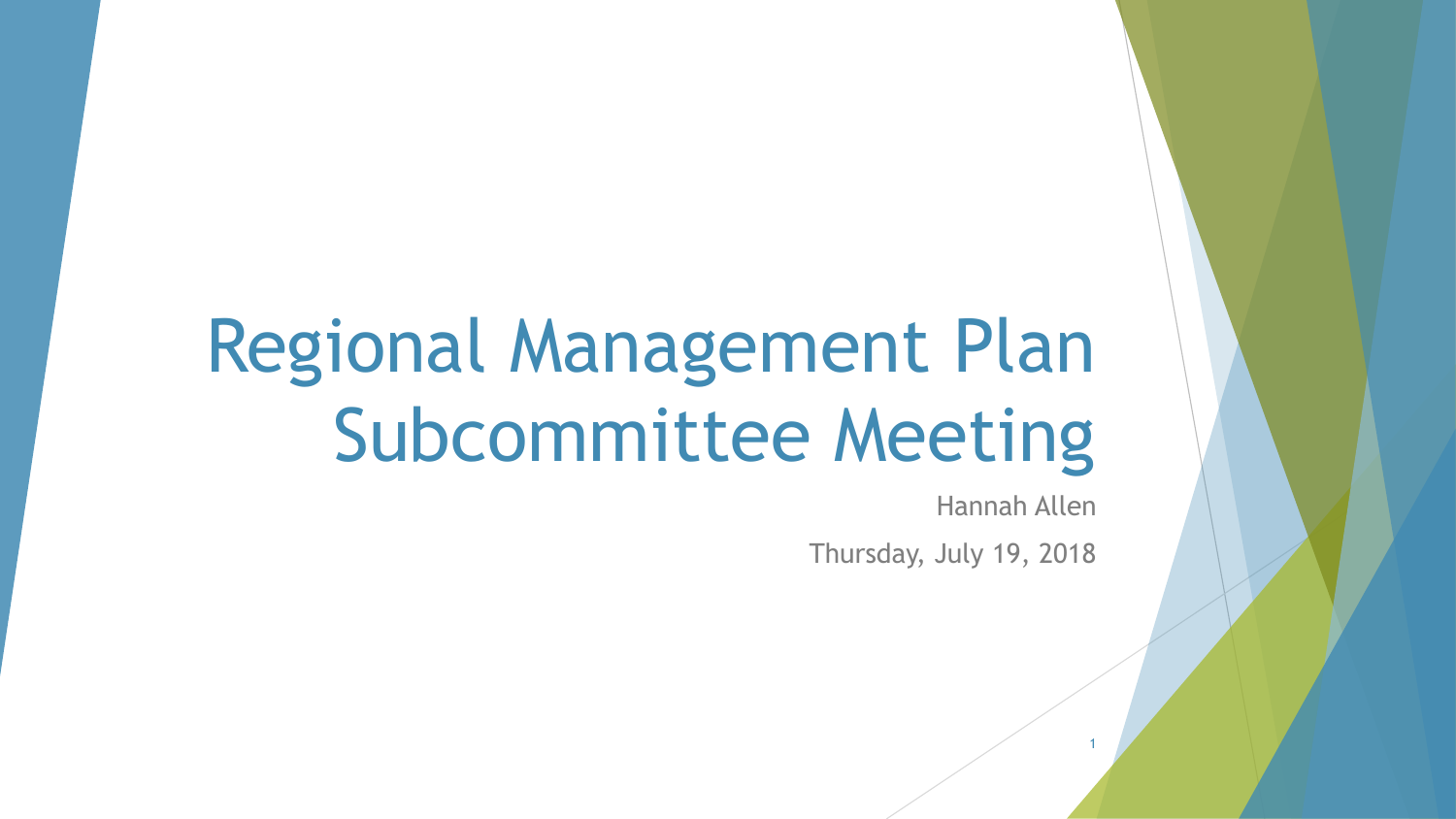## Ranking of Regional Management Plan's Action Recommendations

**D**verview:

- ▶ 25 high priority action recommendations
- $\triangleright$  6 responses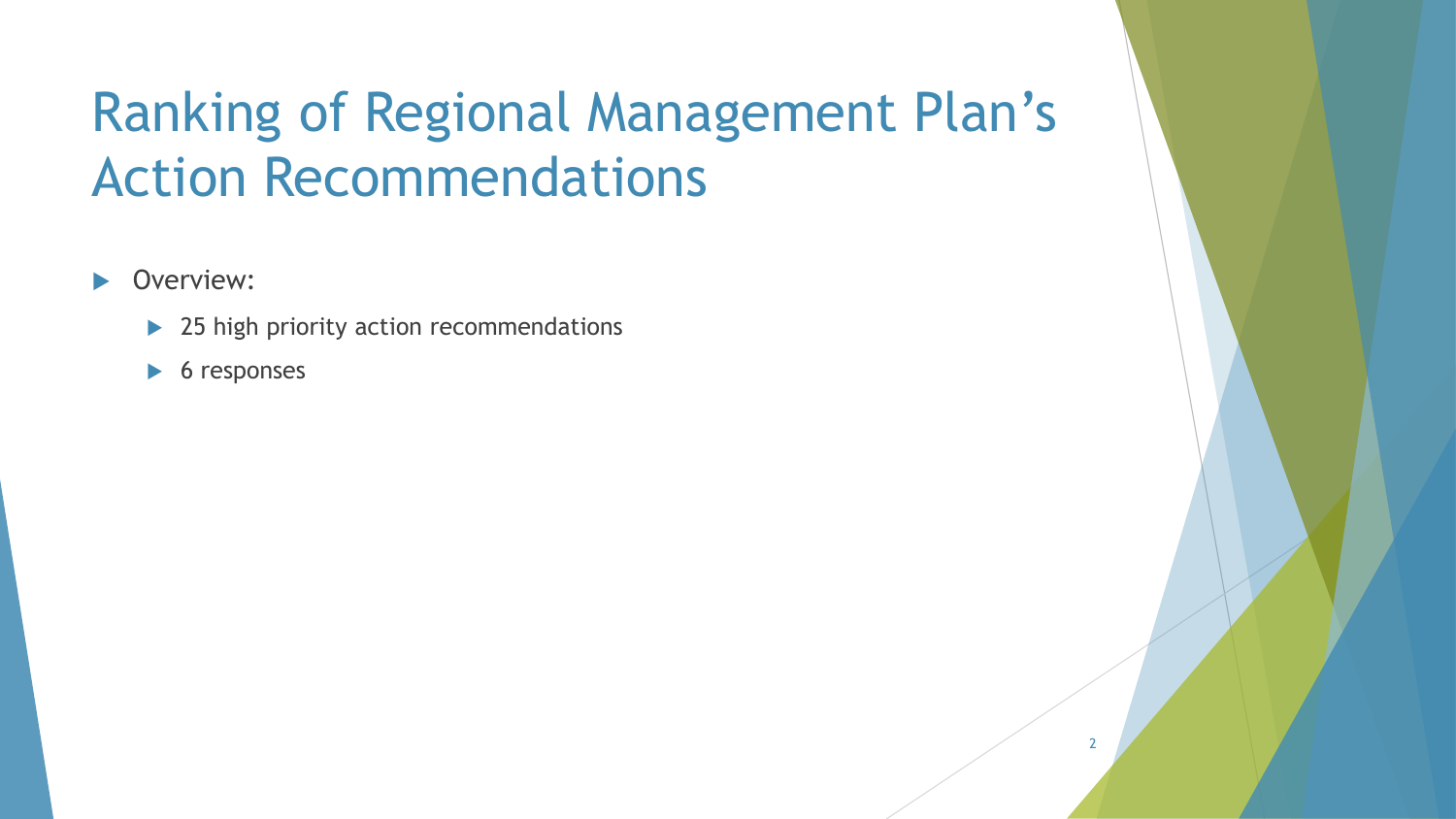| <b>Survey</b><br><b>Ranking</b> | <b>Action Recommendation</b>                                                                                                                                                                                                                                                      | <b>Other Key Partners</b>                                                                                                     |
|---------------------------------|-----------------------------------------------------------------------------------------------------------------------------------------------------------------------------------------------------------------------------------------------------------------------------------|-------------------------------------------------------------------------------------------------------------------------------|
|                                 | Support the use of popular technologies and media to market<br>and educate the public and commercial sector for special<br>waste collection events, recycling programs, and proper<br>disposal methods for toxic materials                                                        | Cities, counties, non-profits,<br>waste associations and industry,<br>business/private sector                                 |
| $\overline{2}$                  | Encourage implementation of cost-effective illegal dumping<br>programs such as demonstration projects, clean-up events,<br>purchasing of clean-up trailers, and other innovative projects<br>through enhanced government to government and<br>public/private sector collaboration | Cities, counties, code<br>enforcement officials, non-<br>profits, waste associations and<br>industry, business/private sector |
| $\overline{3}$                  | Measure and track progress and impacts of source reduction<br>and reuse; recycling and composting; energy recovery; and<br>treatment and disposal programs                                                                                                                        | EPA, TCEQ, waste industry and<br>associations, cities, counties                                                               |
|                                 |                                                                                                                                                                                                                                                                                   |                                                                                                                               |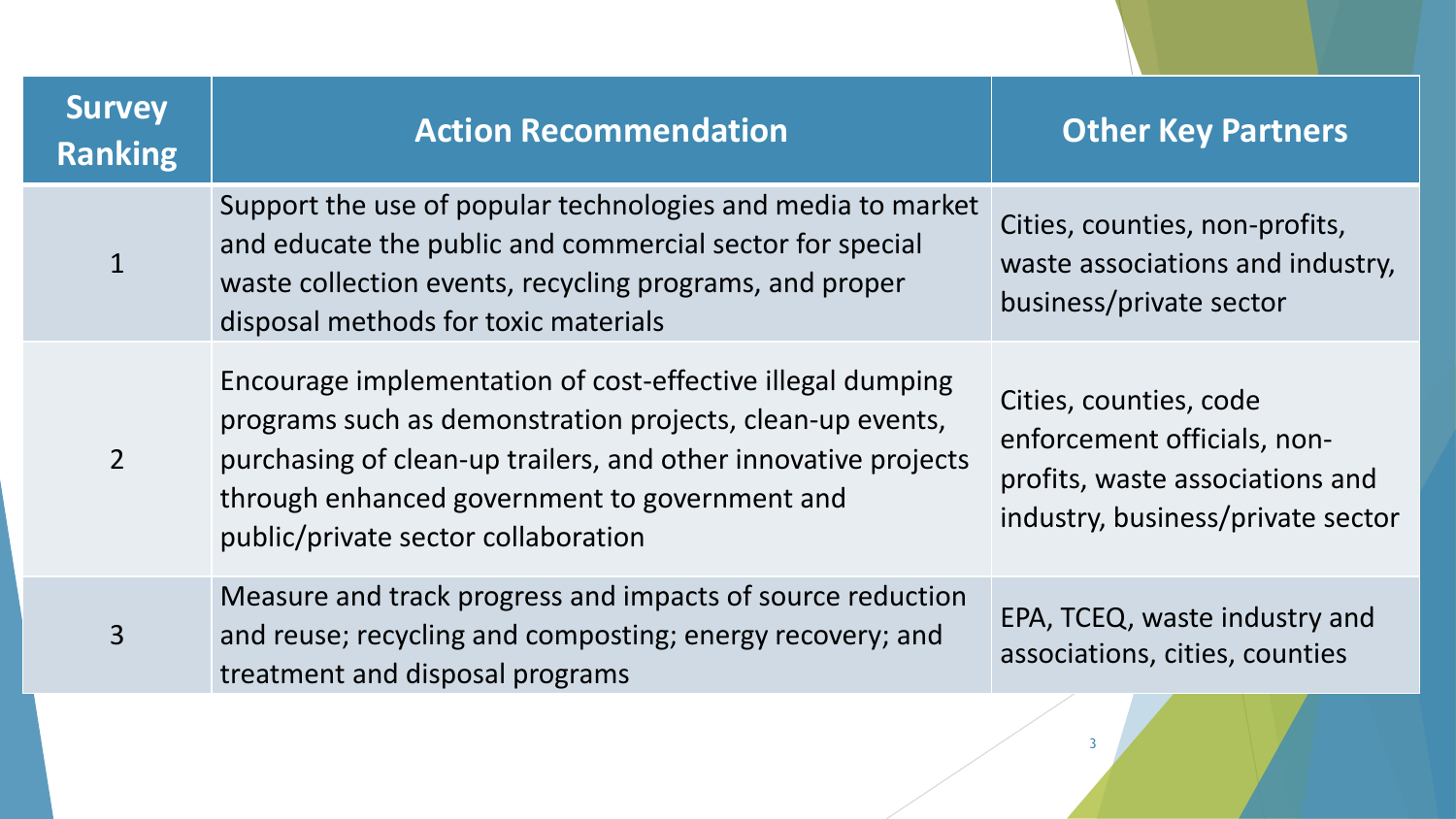| <b>Survey</b><br><b>Ranking</b> | <b>Action Recommendation</b>                                                                                                                                                                                                                                                                                 | <b>Other Key Partners</b>                                                                     |
|---------------------------------|--------------------------------------------------------------------------------------------------------------------------------------------------------------------------------------------------------------------------------------------------------------------------------------------------------------|-----------------------------------------------------------------------------------------------|
| $\overline{4}$                  | Encourage city and county programs that promote and<br>provide opportunities for residents to participate in source<br>reduction, recycling, composting, and waste diversion<br>programs (e.g. composting facilities, electronics and<br>pharmaceutical take-back programs, food waste programs,<br>$etc.$ ) | Cities, counties, permit applicants,<br>and private sector                                    |
| 5                               | Promote the exchange of information and education between<br>local governments, private sector, public, and other<br>stakeholders about regional source reduction, reuse,<br>recycling, product stewardship, and other appropriate and<br>emerging materials management topics                               | Cities, counties, non-profits,<br>waste associations and industry,<br>business/private sector |
| 6                               | Provide support and development of regional illegal dumping<br>resources and information exchange for local governments<br>focused on illegal dumping prevention and enforcement                                                                                                                             | Cities, counties, non-profits,<br>private/business sector, TCEQ                               |
|                                 |                                                                                                                                                                                                                                                                                                              |                                                                                               |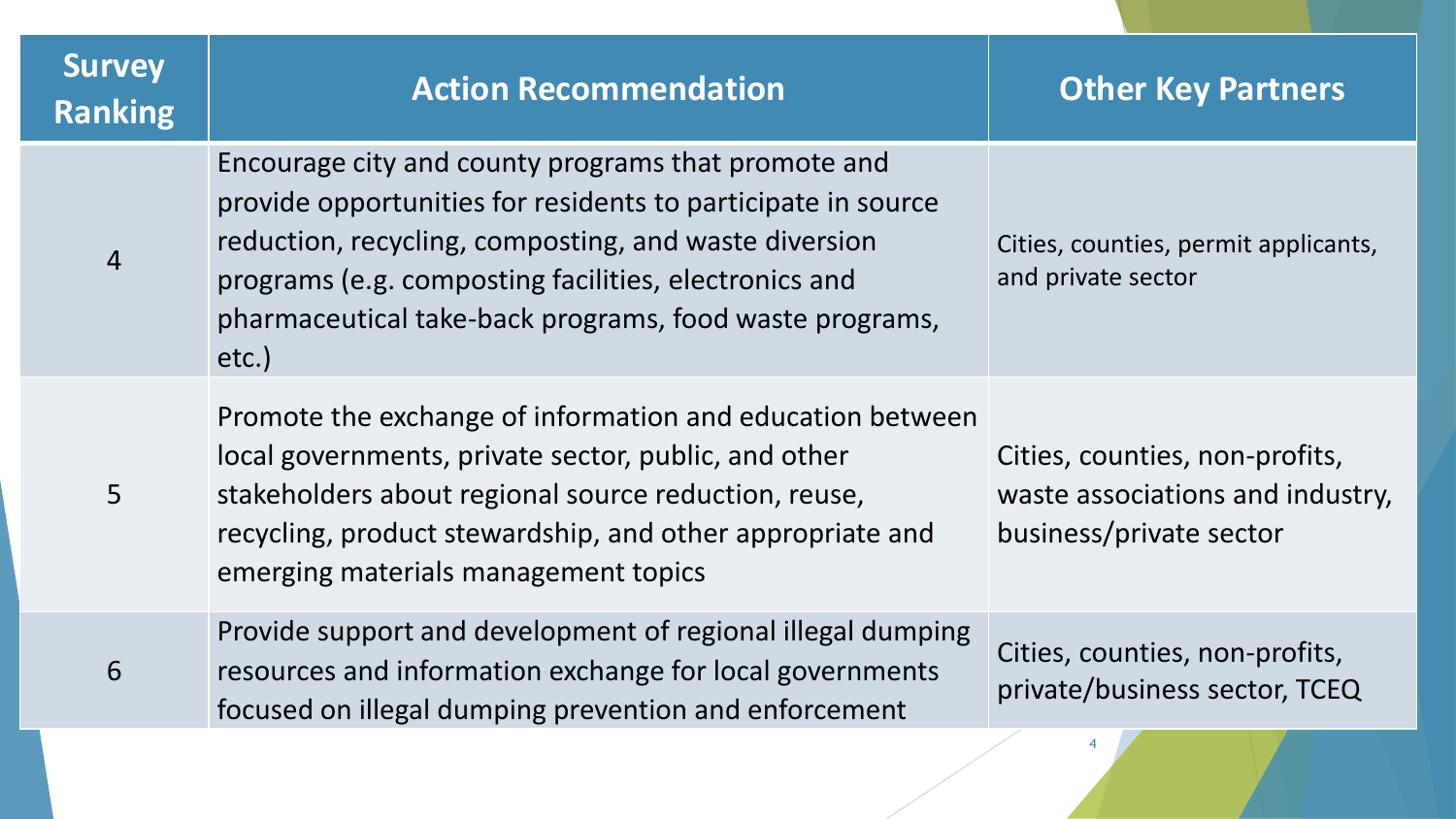| <b>Survey</b><br><b>Ranking</b> | <b>Action Recommendation</b>                                                                                                                                                                                                                                                                                         | <b>Other Key Partners</b>                                                       |
|---------------------------------|----------------------------------------------------------------------------------------------------------------------------------------------------------------------------------------------------------------------------------------------------------------------------------------------------------------------|---------------------------------------------------------------------------------|
| $\overline{7}$                  | Support source reduction and reuse, recycling and<br>composting, and energy recovery initiatives to reduce<br>additional landfill capacity needs                                                                                                                                                                     | EPA, TCEQ, waste industry and<br>associations, non-profits, cities,<br>counties |
| 8                               | Encourage collaboration among rural communities to create<br>efficient and cost effective recycling collection and material<br>recovery processing                                                                                                                                                                   | Cities, counties, non-profits,<br>private/business sector, TCEQ                 |
| 9                               | Encourage and support updates and regular review of existing<br>waste management plans, ordinances, and<br>development/zoning codes to incorporate best management<br>practices and current state of practice in source reduction and<br>reuse; recycling and composting; energy recovery; treatment<br>and disposal | Cities, counties, school districts,<br>special districts                        |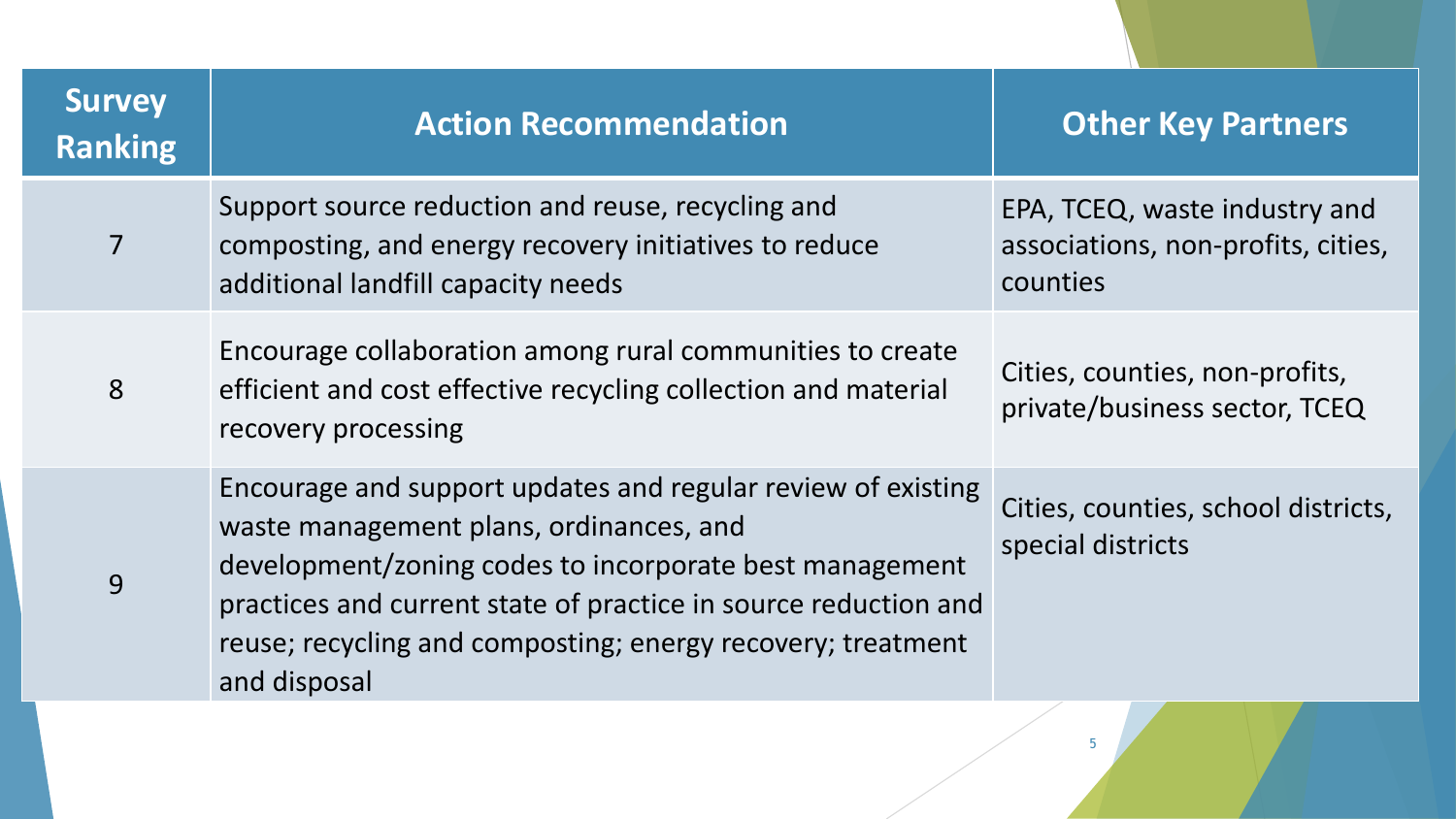| <b>Survey</b><br><b>Ranking</b> | <b>Action Recommendation</b>                                                                                                                                                                                        | <b>Other Key Partners</b>                                                                           |
|---------------------------------|---------------------------------------------------------------------------------------------------------------------------------------------------------------------------------------------------------------------|-----------------------------------------------------------------------------------------------------|
| 10                              | Encourage cities and counties to collaborate with private,<br>non-profit, and other local government partners to establish<br>and maintain HHW collection/reuse centers or regularly<br>occurring collection events | Non-profits, waste associations<br>and industry, business/private<br>sector                         |
| 11                              | Encourage the implementation of source reduction, waste<br>reduction, and recycling programs for all local governments,<br>including school districts, special districts, and other<br>governmental organizations   | Cities, counties, non-profits,<br>waste associations and industry                                   |
| 12                              | Encourage construction and demolition best management<br>practices during new construction, building retrofits and<br>rehabilitation, and infrastructure development and<br>replacement                             | Cities, counties, school districts,<br>home and commercial builders,<br>and business/private sector |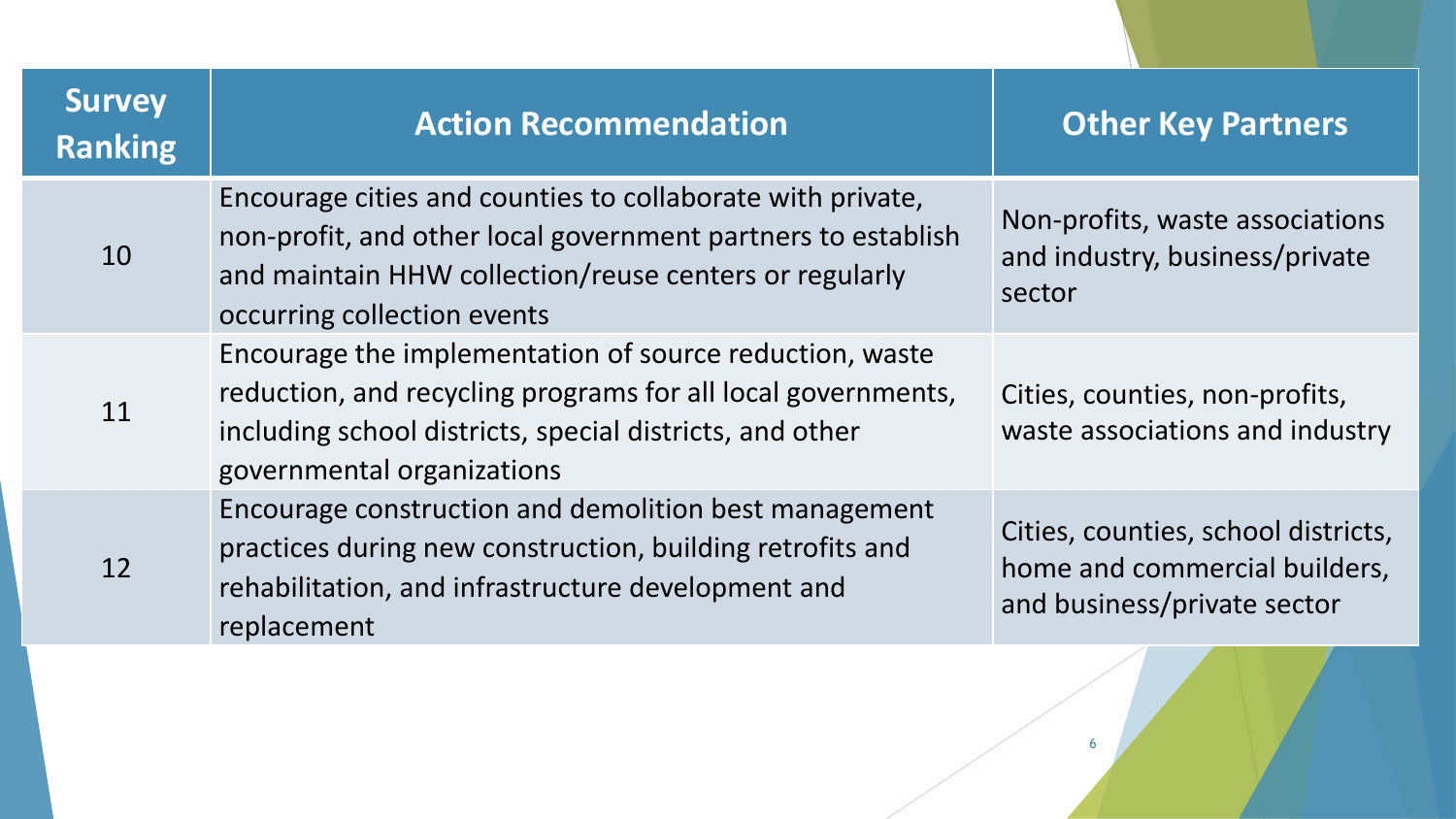| <b>Survey</b><br><b>Ranking</b> | <b>Action Recommendation</b>                                                                                                                             | <b>Other Key Partners</b>                                                                     |
|---------------------------------|----------------------------------------------------------------------------------------------------------------------------------------------------------|-----------------------------------------------------------------------------------------------|
| 13                              | Encourage government-to-government (e.g. multi-county)<br>and private/public partnerships to establish cost-effective<br>collection and disposal options | Cities, counties, school districts,<br>special districts, private/business<br>sector, TCEQ    |
| 14                              | Enhance and coordinate public education and outreach to<br>increase demand for and participation in multi-family and<br>commercial recycling programs    | Cities, counties, non-profits,<br>waste associations and industry,<br>business/private sector |
| 15                              | Encourage and support development and maintenance of<br>programs for collection and disposal of household hazardous<br>waste beyond one day events       | Local governments, counties,<br>cities                                                        |
| 16                              | Encourage implementation of and expansion of electronics<br>recycling programs and projects                                                              | Local governments, counties,<br>cities                                                        |
|                                 |                                                                                                                                                          |                                                                                               |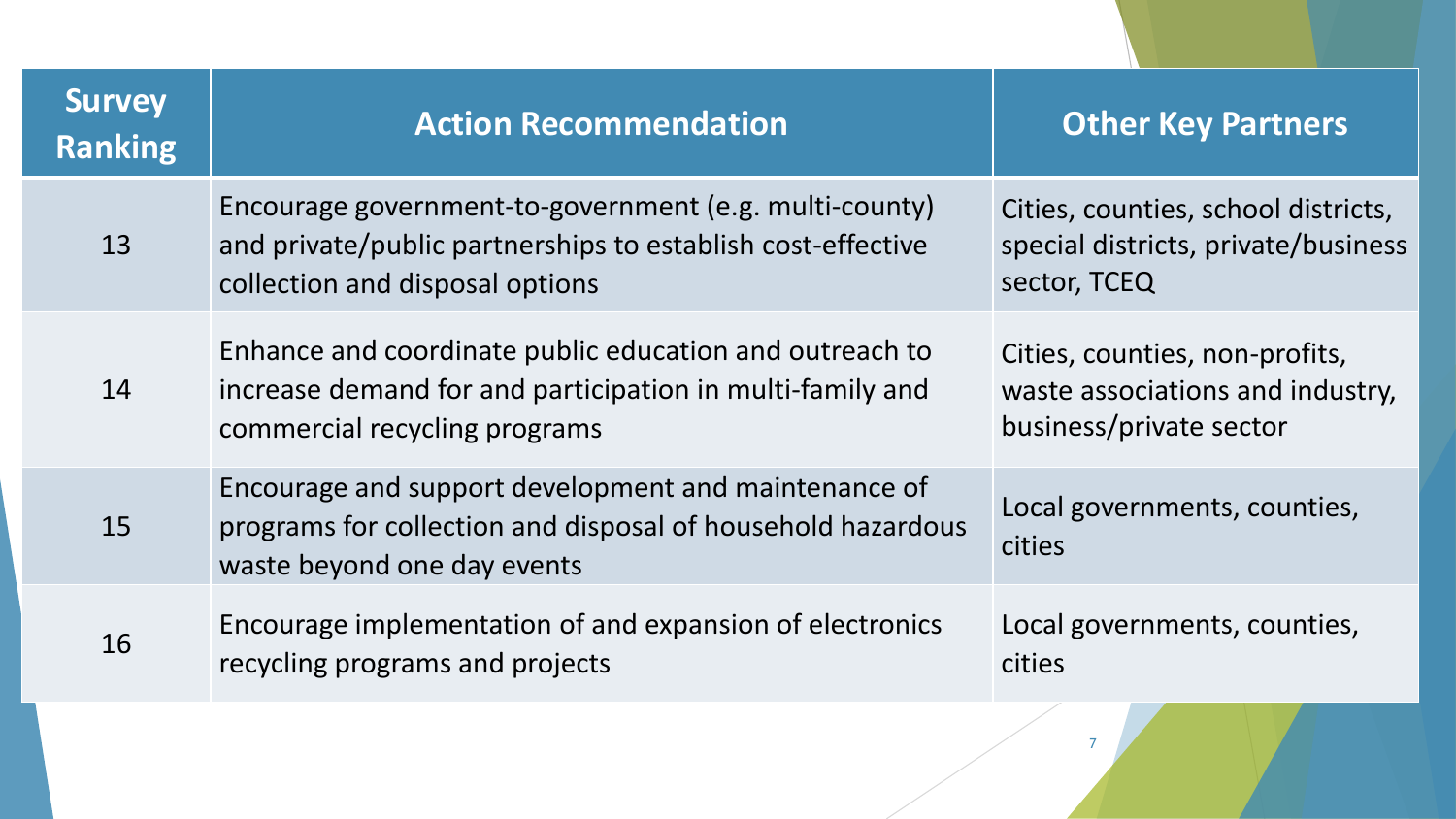| <b>Survey</b><br><b>Ranking</b> | <b>Action Recommendation</b>                                                                                                                                                                                                 | <b>Other Key Partners</b>                                                                         |
|---------------------------------|------------------------------------------------------------------------------------------------------------------------------------------------------------------------------------------------------------------------------|---------------------------------------------------------------------------------------------------|
| 17                              | Encourage government-to-government and public/private<br>partnerships in waste management implementation plans                                                                                                               | Cities, counties, school districts,<br>special districts, non-profits,<br>private/business sector |
| 18                              | Provide and maintain regional illegal dumping resource<br>clearinghouse and information resources                                                                                                                            | Cities, counties, non-profits,<br>private/business sector                                         |
| 19                              | Support development and implementation of ordinances,<br>building codes, and other regulatory and non-regulatory<br>measures to encourage greater construction and demolition<br>materials reuse and recycling opportunities | Cities, counties, school districts,<br>business/private sector                                    |
| 20                              | Support establishment and expansion of used and scrap tire<br>management programs through local governments and<br>private/public partnership programs                                                                       | Local governments, counties,<br>cities, private sector                                            |
|                                 |                                                                                                                                                                                                                              |                                                                                                   |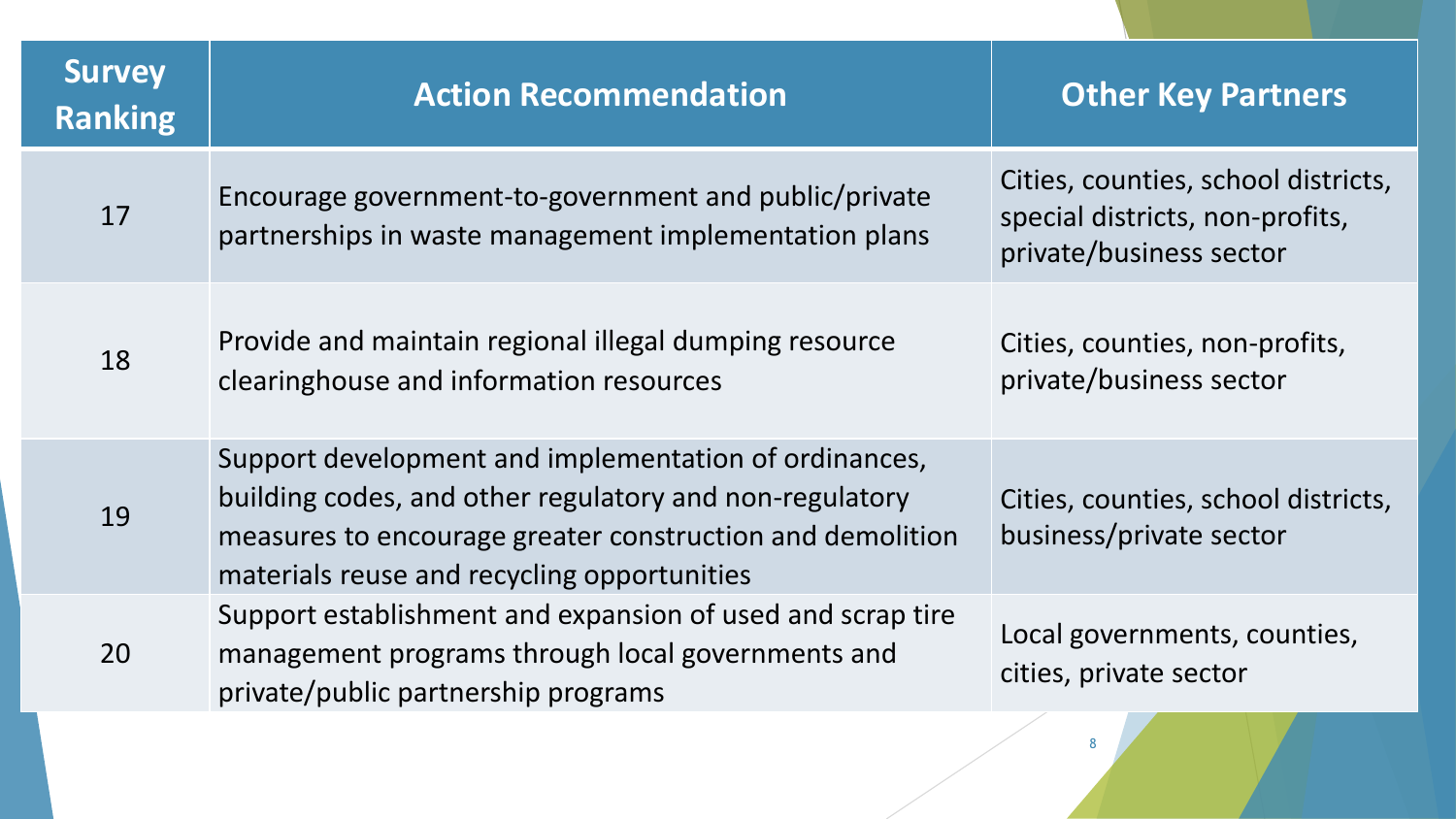| <b>Survey</b><br><b>Ranking</b> | <b>Action Recommendation</b>                                                                                                                                                                                                                            | <b>Other Key Partners</b>                                 |
|---------------------------------|---------------------------------------------------------------------------------------------------------------------------------------------------------------------------------------------------------------------------------------------------------|-----------------------------------------------------------|
| 21                              | Encourage implementation of best management practices for<br>recycling and reuse of construction and demolition materials<br>produced by local government public works projects,<br>including cities, counties, school districts, and special districts | Cities, counties, school districts,<br>special districts, |
| 22                              | Encourage and support development of disaster debris<br>management plans by local governments                                                                                                                                                           | Cities, counties, special districts,<br><b>TCEQ</b>       |
| 23                              | Encourage incorporation of materials management policies,<br>goals, and actions into local government planning documents<br>such as the comprehensive plan or sustainability plans                                                                      | Cities, counties, school districts,<br>special districts  |

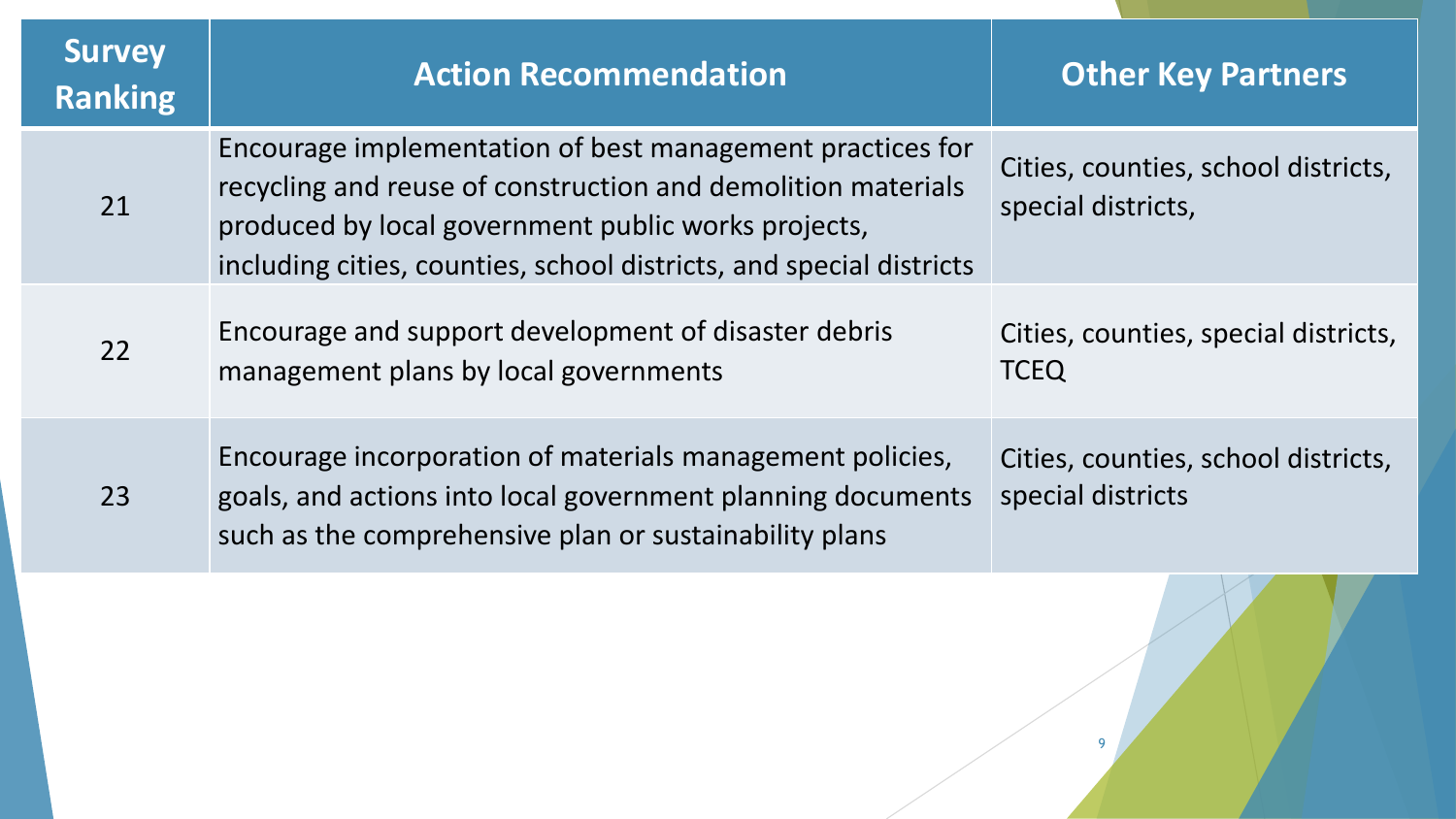| <b>Survey</b><br><b>Ranking</b> | <b>Action Recommendation</b>                                                                                                                                                                                                                                                                | <b>Other Key Partners</b>                                                   |
|---------------------------------|---------------------------------------------------------------------------------------------------------------------------------------------------------------------------------------------------------------------------------------------------------------------------------------------|-----------------------------------------------------------------------------|
| 24                              | Promote public awareness about options to donate certain<br>types of HHW (e.g. paint and electronics) to donation or reuse<br>centers such as Habitat for Humanity and Goodwill Industries,<br>including maintenance of the regional reduce, reuse, and<br>recycling resource clearinghouse | Non-profits, waste associations<br>and industry, business/private<br>sector |
| 25                              | Follow recommended Permit Application Review process as<br>outlined in Regional and Local Review of MSW Facility<br>Applications                                                                                                                                                            | Cities, counties, permit<br>applicants, and private sector                  |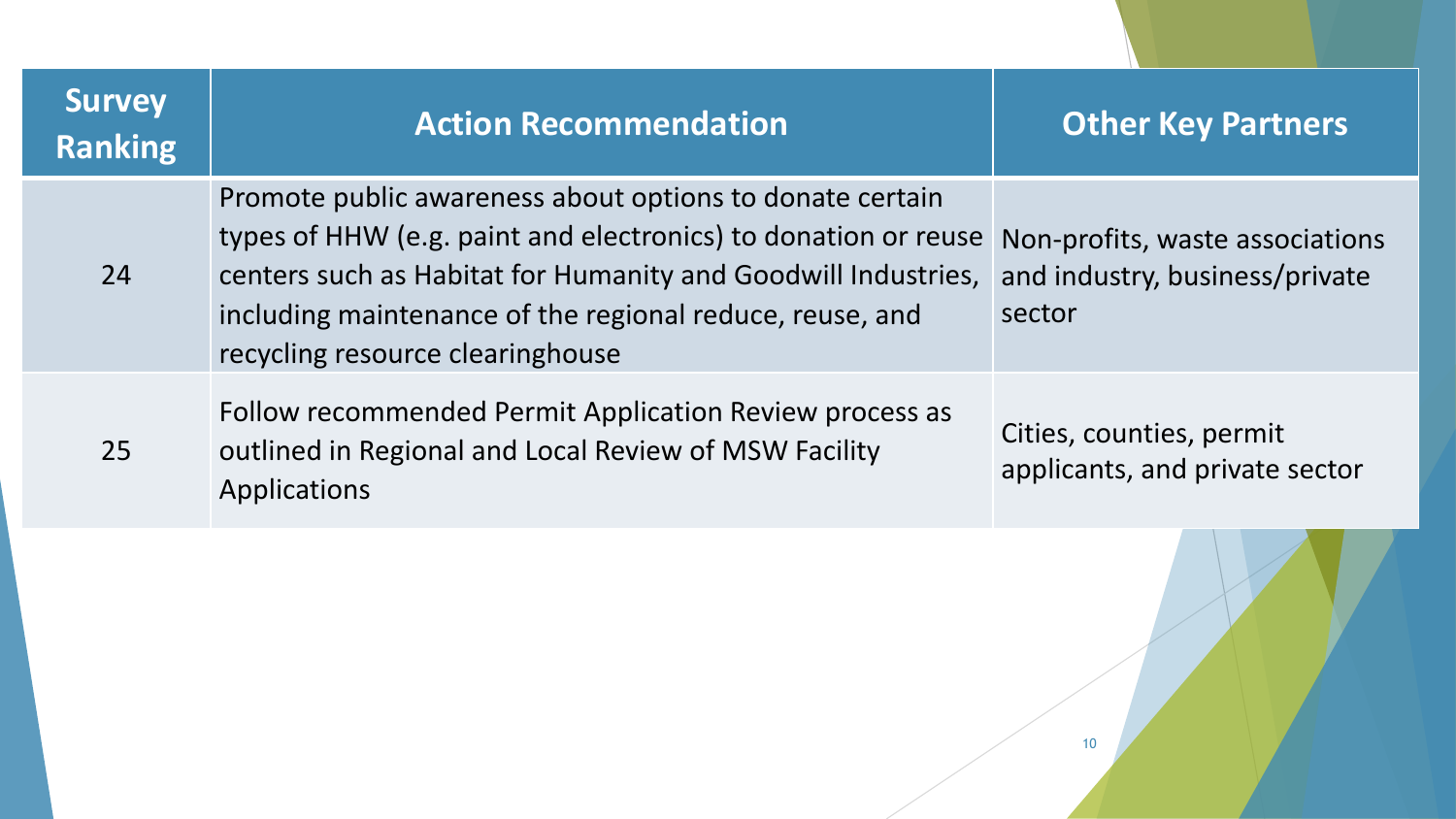#### **Discussion**

2. Discussion of Results and Next Steps

3. Non-Recyclable or Difficult to Recycle Items

4. Roundtable Topics/Other Business

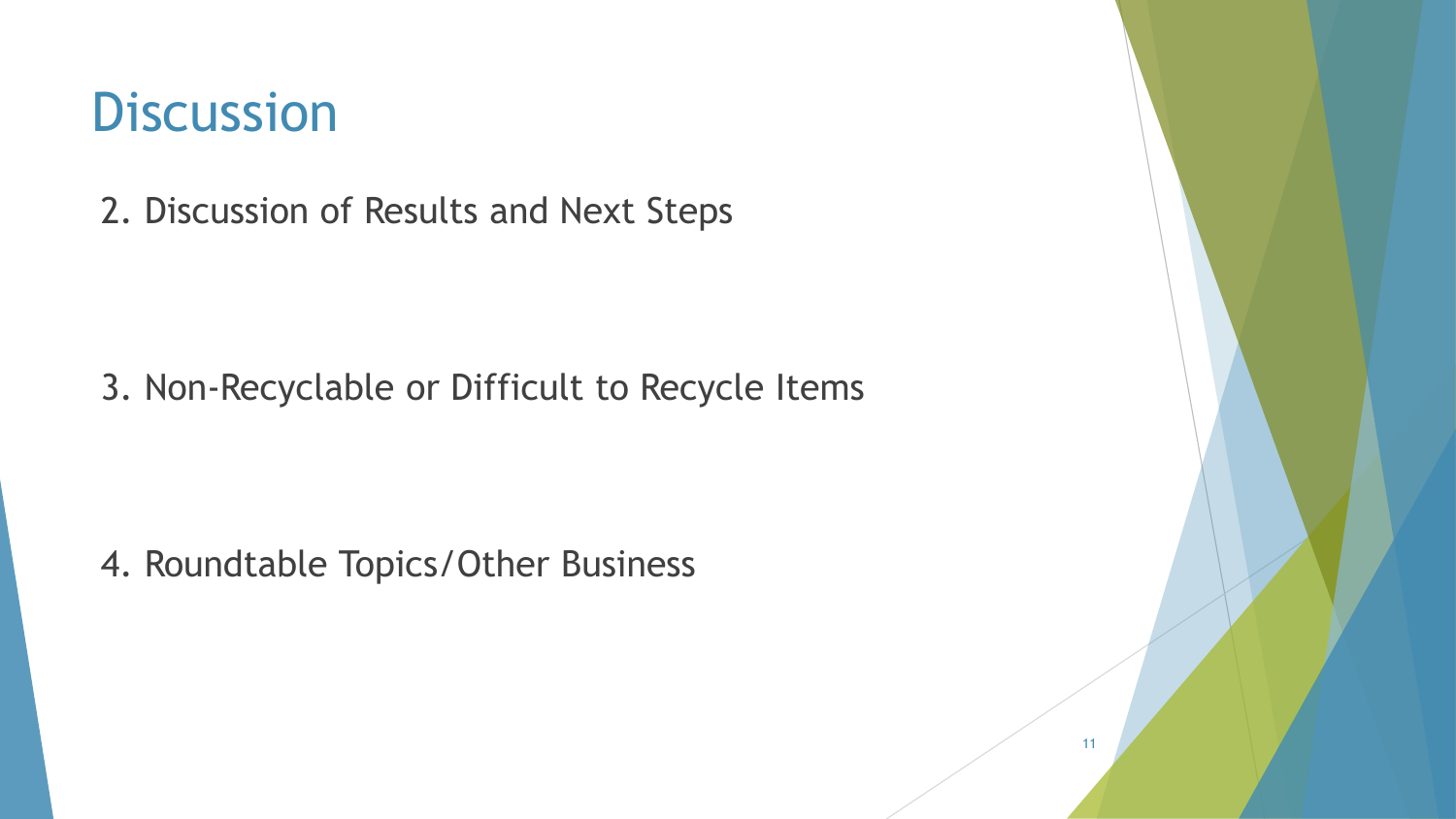# Next Meeting

Date and time to be determined by the subcommittee.